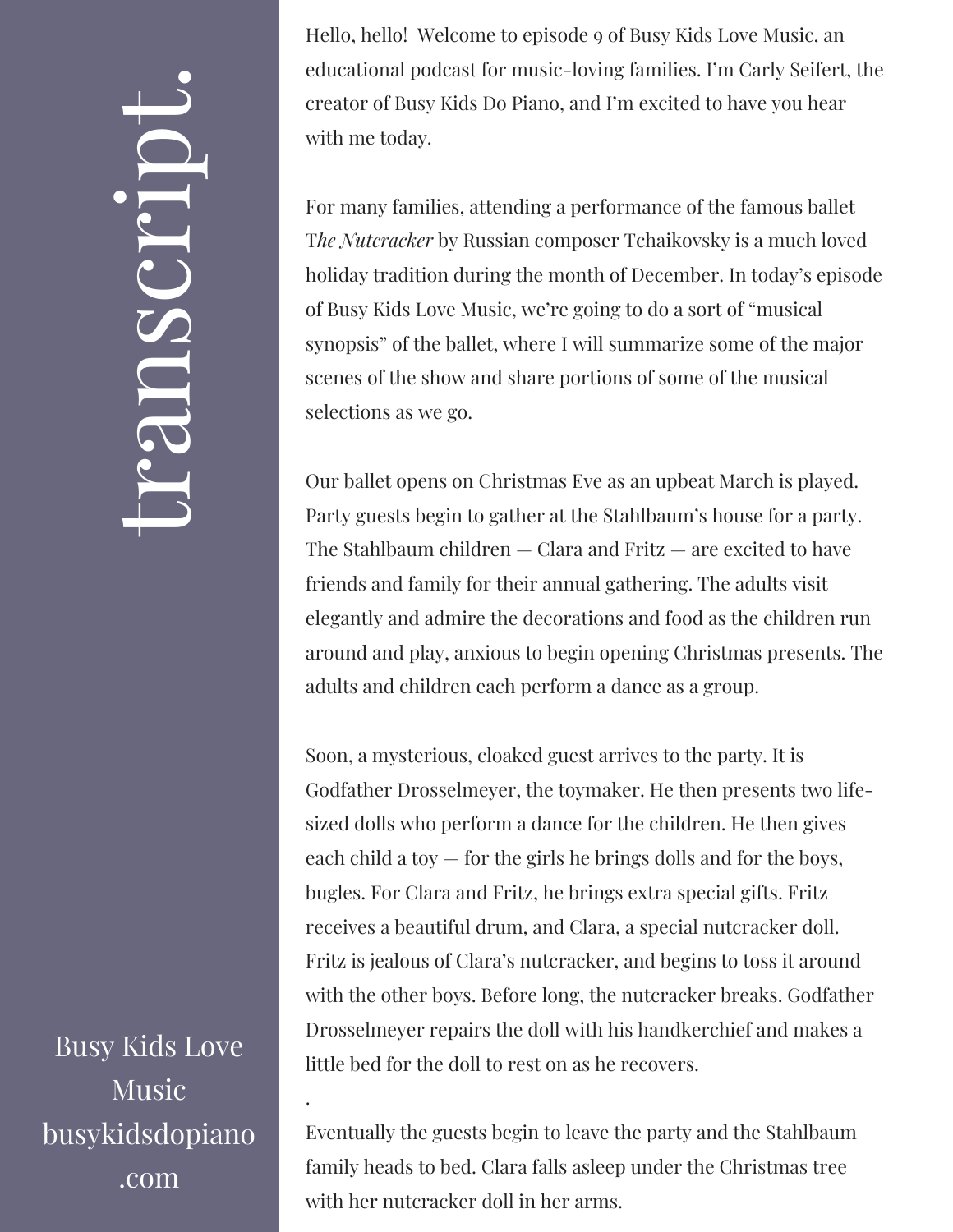Busy Kids Love Music busykidsdopiano .com

When the clock strikes midnight, Clara awakes to a frightening scene. The Christmas tree is growing, the toys have come to life and mice fill the room — large mice dressed in army uniforms. Clara's nutcracker has also come to life. Do you hear how the music is getting more exciting in this scene? Suddenly, Clara finds herself in the middle of a battle. The Nutcracker leads the toy soldiers to battle the Mouse King and his army of mice. When it seems as though the Nutcracker is about to be defeated, Clara throws her slipper at the Mouse King, hitting him on the head. He falls to the ground and is carried off by his army of mice.

Our music begins to change as does the scene. The bed turns into a magical sleigh and the Nutcracker is turned into a prince. He takes Clara to a snowy pine forest where snowflakes dance around them as Act I comes to a close.

As Act II of *The Nutcracker* begins, we have our first glimpse of The Land of Sweets. Clara and her prince are greeted by the Sugar Plum Fairy. The prince tells the fairy about the battle against the army of mice and brags about Clara's bravery in throwing her slipper at the Mouse King, defeating him and saving the Nutcracker's life. The Sugar Plum Fairy expresses her admiration for Clara's bravery, and throws a festival in their honor. During this festival, they are presented with candy and treated to celebratory dances.

Our dances begin with the Spanish dancers. Trumpets and castanets play and the dancers present the duo with chocolate.

Our next gift is coffee from Arabia. The female dancers in this dance number typically wear veils and move their bodies like rising steam to the music. What are some words you would use to describe the mood of this music?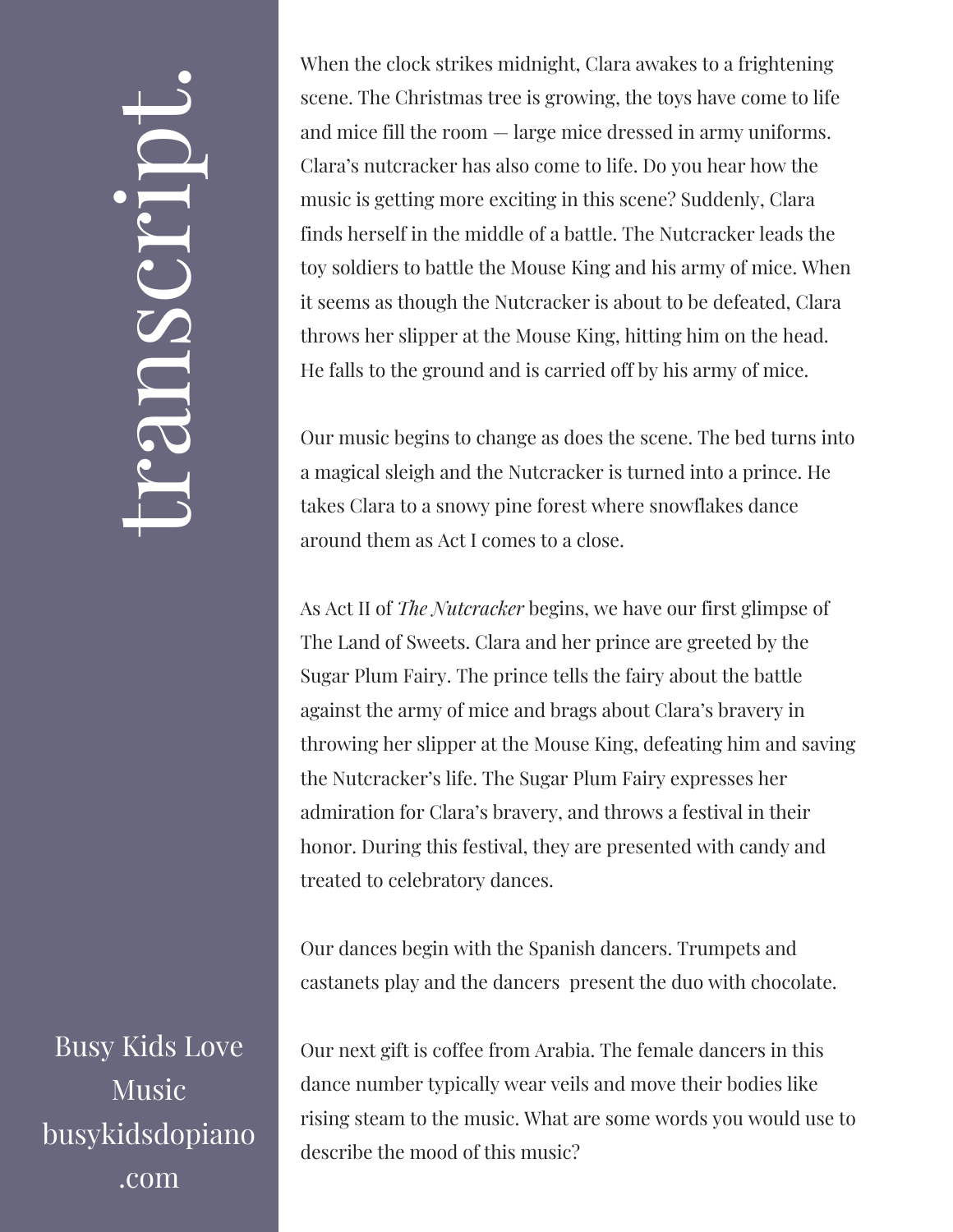Busy Kids Love Music busykidsdopiano .com

Next up is the Chinese dance, where our duo is given the gift of tea. A chorus of flutes play a cheerful melody for these tea dancers.

Our next group of dancers are Russian dolls performing a dance called a Trepak. This fast dance is often a crowd favorite, as the dancers flip and leap across the stage to the exciting music, which makes use of Ukrainian folk melodies.

Following the exciting Russian Dance,"Dance of the Reed Flutes" begins. Dancers often use reed flutes as props in their dance or as part of their costumes. This piece is one of the most wellknown musical numbers from The Nutcracker. If you listen carefully, my guess is that you will hear this piece played a lot during the month of December! Listen for it in commercials or holiday themed television shows.

At this point in the show, a tall woman with a giant hoop skirt saunters onto the stage. She is a giant gingerbread house known as Mother Ginger. She lifts her hoop skirt and her gingerbread children — called polichinelles — emerge and begin to dance around her. After Mother Ginger and her children exit the stage, a new piece begins.

Do you hear the gentle harp? As it plays, dancers dressed as flowers begin to flutter onto the stage. The flowers dance in patterns across the stage. What are some words you would use to describe this music? I think it sounds very elegant and magical.

This "Waltz of the Flowers" is the last of the group dance numbers. A strong cavalier now enters the stage and performs a powerful dance with the Sugar Plum Fairy. As the two conclude their dance, the Sugar Plum Fairy performs her own solo dance. As you listen to this music, can you imagine how she dances?